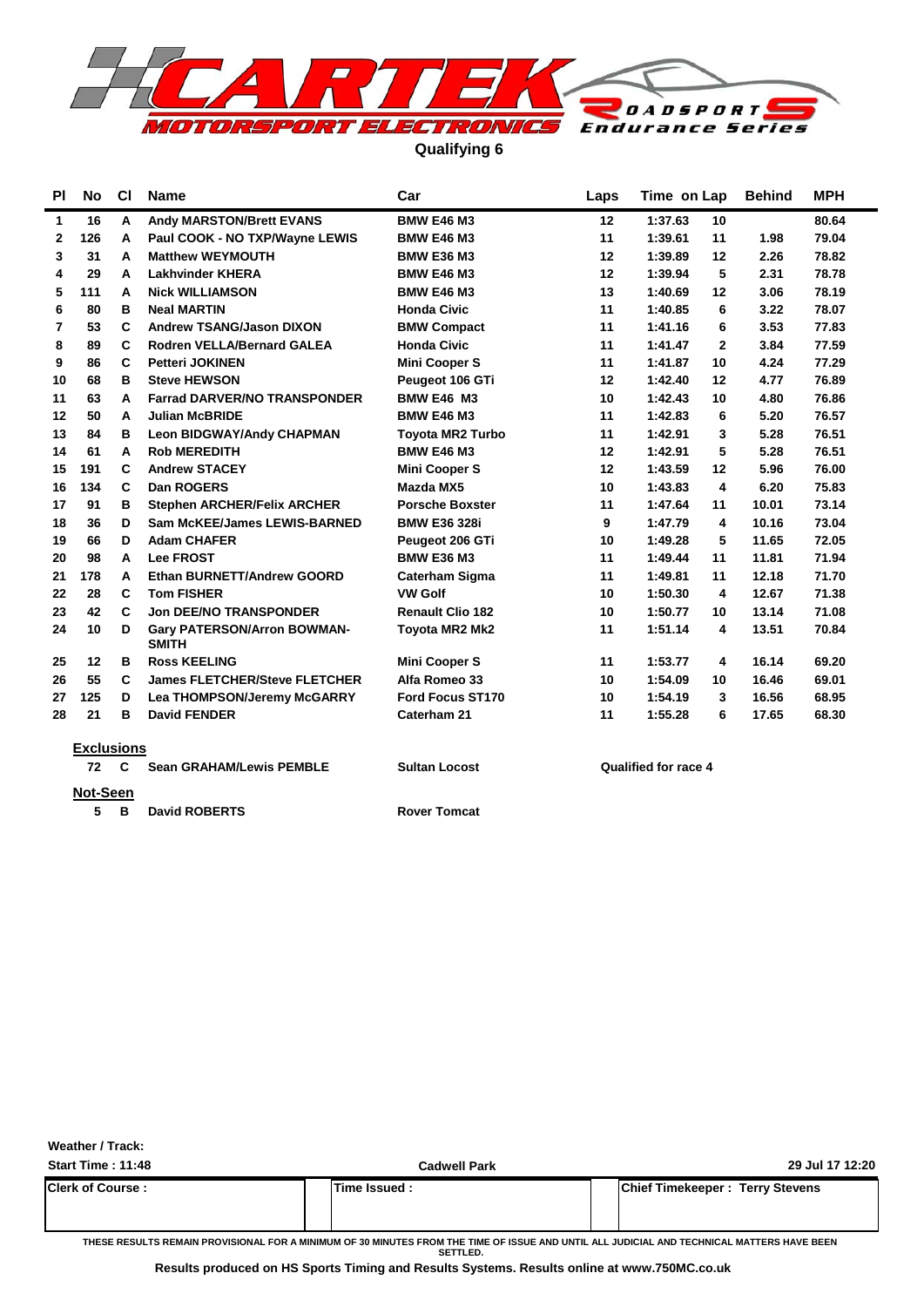## **750MC Cartek Roadsports Series**

#### **LAP TIMES - Qualifying 6**

| 10 |                                     | <b>Gary PATERSON</b>                                                                                                          |                                      |                                    |                                    |                                   |                             |                         |              |                           |                            |
|----|-------------------------------------|-------------------------------------------------------------------------------------------------------------------------------|--------------------------------------|------------------------------------|------------------------------------|-----------------------------------|-----------------------------|-------------------------|--------------|---------------------------|----------------------------|
|    | Lap<br>$1 \quad \blacksquare$<br>11 | $\sim$ 1<br>2:06.99<br>1:55.38                                                                                                | $2^{\circ}$<br>1:54.78               | 3 <sup>1</sup><br>1:54.34          | $\overline{4}$<br>1:51.14          | 5 <sub>1</sub><br>1:56.10         | $6^{\circ}$<br>1:52.82      | $\mathbf{7}$<br>3:25.22 | 8<br>2:20.49 | 9<br>3:19.55              | 10<br>1:57.29              |
| 12 |                                     | <b>Ross KEELING</b>                                                                                                           |                                      |                                    |                                    |                                   |                             |                         |              |                           |                            |
|    | Lap<br>$1 \quad$<br>11              | $\blacktriangleleft$<br>1:59.57<br>1:59.36                                                                                    | 2 <sup>1</sup><br>1:55.68            | 3 <sup>1</sup><br>1:56.89          | $\overline{4}$                     | 5 <sup>1</sup>                    | 6<br>1:56.06                | $\mathbf{7}$<br>2:12.96 | 8<br>2:48.89 | $\overline{9}$<br>3:11.56 | 10 <sup>°</sup><br>2:02.88 |
| 16 |                                     | <b>Andy MARSTON</b>                                                                                                           |                                      |                                    |                                    |                                   |                             |                         |              |                           |                            |
|    | Lap<br>$1 \quad$<br>11              | $\sim$ 1<br>1:45.58<br>1:38.86                                                                                                | $\mathbf{2}$<br>1:41.87<br>1:39.42   | $\mathbf{3}$<br>1:40.65            | $\overline{4}$<br>1:40.61          | 1:39.49                           | $5 \t\t 6$<br>2:50.43       | $\mathbf{7}$<br>1:47.58 | 8<br>3:39.13 | 9<br>3:08.65              | 10<br>1:37.63              |
| 21 |                                     | <b>David FENDER</b>                                                                                                           |                                      |                                    |                                    |                                   |                             |                         |              |                           |                            |
|    | Lap<br>$1 \quad \Box$<br>11         | $\blacktriangleleft$<br>2:00.16<br>2:00.20                                                                                    | 2 <sup>1</sup><br>1:58.23            | 3 <sup>1</sup><br>1:56.96          | $\overline{4}$                     | 5 <sub>1</sub><br>3:13.92 2:00.94 | 6<br>1:55.28                | $\mathbf{7}$<br>2:14.55 | 8<br>2:30.68 | $\overline{9}$<br>3:17.13 | 10 <sup>°</sup><br>1:55.75 |
| 28 |                                     | <b>Tom FISHER</b>                                                                                                             |                                      |                                    |                                    |                                   |                             |                         |              |                           |                            |
|    | Lap<br>$1 \quad \Box$               | $\sim$ $-1$<br>2:06.45                                                                                                        | $2^{\circ}$<br>1:54.77               | $\overline{\mathbf{3}}$<br>1:51.26 | $\overline{4}$<br>1:50.30          | 1:51.43                           | $5^{\circ}$<br>6<br>1:51.76 | $\mathbf{7}$<br>2:02.71 | 8<br>3:19.93 | 9<br>3:12.84              | 10<br>1:50.32              |
| 29 |                                     | <b>Lakhvinder KHERA</b>                                                                                                       |                                      |                                    |                                    |                                   |                             |                         |              |                           |                            |
|    | Lap<br>$1 \quad$<br>11              | $\sim$ 1<br>1:53.76<br>1:45.99                                                                                                | $\overline{2}$<br>1:46.23<br>1:43.60 | 3 <sup>1</sup><br>1:42.24          | $\overline{\mathbf{4}}$<br>1:41.29 | 5 <sub>1</sub><br>1:39.94         | 6<br>1:42.54                | $\mathbf{7}$<br>1:39.96 | 8<br>2:06.56 | $9^{\circ}$<br>2:42.89    | 10<br>3:09.72              |
| 31 |                                     | <b>Matthew WEYMOUTH</b>                                                                                                       |                                      |                                    |                                    |                                   |                             |                         |              |                           |                            |
|    | Lap<br>$1 \quad$<br>11              | $\sim$ $\sim$ 1.<br>2:02.99<br>1:40.96                                                                                        | 2 <sup>1</sup><br>1:44.18<br>1:39.89 | $\mathbf{3}$<br>1:42.72            | 4<br>1:41.99                       | 5 <sub>1</sub><br>1:40.75         | $6 -$<br>2:41.17            | $\mathbf{7}$<br>2:08.82 | 8<br>3:10.57 | 9<br>3:08.19              | 10<br>1:45.58              |
| 36 |                                     | <b>Sam McKEE</b>                                                                                                              |                                      |                                    |                                    |                                   |                             |                         |              |                           |                            |
|    |                                     | Lap 1 2 3 4 5 6 7 8 9<br>1   1:56.15   1:58.68   1:53.70   1:47.79   7:29.50   2:31.02   2:47.32   2:01.53                    |                                      |                                    |                                    |                                   |                             |                         |              | 1:53.51                   | $\sim$ 10                  |
| 42 | <b>Jon DEE</b>                      |                                                                                                                               |                                      |                                    |                                    |                                   |                             |                         |              |                           |                            |
|    |                                     | Lap 1 2 3 4 5 6 7 8 9 10<br>1 2:07.68 2:03.35 3:35.33 2:02.37 1:58.03 2:02.57 3:34.39 3:52.67 2:00.13 1:50.77                 |                                      |                                    |                                    |                                   |                             |                         |              |                           |                            |
| 50 |                                     | <b>Julian McBRIDE</b>                                                                                                         |                                      |                                    |                                    |                                   |                             |                         |              |                           |                            |
|    |                                     | Lap 1 2 3 4 5 6 7 8 9 10<br>1   1:52.12   1:45.45   1:46.20   1:42.93   1:42.84   1:42.83   3:52.31   3:01.09<br>11   1:45.05 |                                      |                                    |                                    |                                   |                             |                         |              |                           | 3:09.44 1:50.60            |
| 53 |                                     | <b>Andrew TSANG</b>                                                                                                           |                                      |                                    |                                    |                                   |                             |                         |              |                           |                            |
|    | Lap                                 | 1 2 3 4 5 6 7 8 9 10<br>1 2:00.38 1:50.92 1:42.07 1:41.71 1:42.40 1:41.16 3:54.57 2:32.84 3:10.48 1:47.36<br>11  1:50.26      |                                      |                                    |                                    |                                   |                             |                         |              |                           |                            |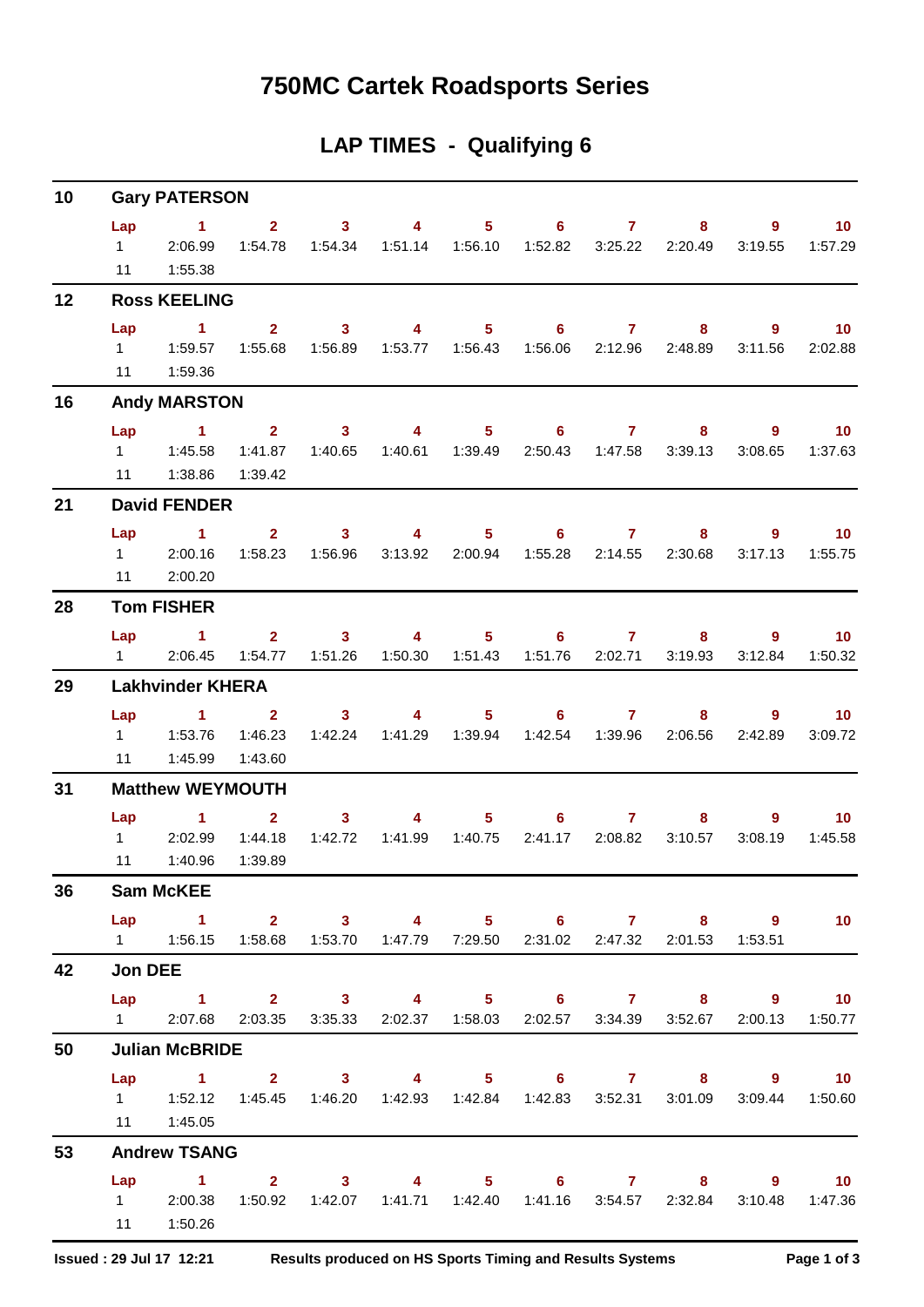| 55 |                | <b>James FLETCHER</b>                                                                                                |              |                  |                         |                |                                                                                 |              |   |             |                  |
|----|----------------|----------------------------------------------------------------------------------------------------------------------|--------------|------------------|-------------------------|----------------|---------------------------------------------------------------------------------|--------------|---|-------------|------------------|
|    | Lap            | 1 2 3 4 5 6 7 8 9 10                                                                                                 |              |                  |                         |                |                                                                                 |              |   |             |                  |
|    | $1 \quad \Box$ | 2:07.52                                                                                                              |              |                  |                         |                | 2:02.46  1:59.74  2:00.95  1:57.97  3:57.66  2:59.38  3:09.18                   |              |   |             | 1:54.11  1:54.09 |
| 61 |                | <b>Rob MEREDITH</b>                                                                                                  |              |                  |                         |                |                                                                                 |              |   |             |                  |
|    | Lap            | $1 \t 2 \t 3$                                                                                                        |              |                  |                         |                | 4 5 6 7 8 9 10                                                                  |              |   |             |                  |
|    |                |                                                                                                                      |              |                  |                         |                | 1:43.17  1:42.91  1:43.92  1:44.16  2:08.70                                     |              |   | 2:43.04     | 3:09.93          |
|    |                | 11  1:46.81  1:44.12                                                                                                 |              |                  |                         |                |                                                                                 |              |   |             |                  |
| 63 |                | <b>Farrad DARVER</b>                                                                                                 |              |                  |                         |                |                                                                                 |              |   |             |                  |
|    |                | Lap 1 2 3 4 5 6 7 8 9 10                                                                                             |              |                  |                         |                |                                                                                 |              |   |             |                  |
|    |                | 1   1:55.97   1:47.39   1:45.34   1:43.45   1:46.22   5:09.54   6:19.17   1:43.25                                    |              |                  |                         |                |                                                                                 |              |   |             | 1:43.26  1:42.43 |
| 66 |                | <b>Adam CHAFER</b>                                                                                                   |              |                  |                         |                |                                                                                 |              |   |             |                  |
|    |                | Lap 1 2 3 4 5 6 7 8 9 10                                                                                             |              |                  |                         |                |                                                                                 |              |   |             |                  |
|    |                | 1   1:58.58   1:56.44   1:51.88   1:50.56   1:49.28   4:01.27   3:11.56   3:11.31                                    |              |                  |                         |                |                                                                                 |              |   |             | 1:52.47  1:50.57 |
| 68 |                | <b>Steve HEWSON</b>                                                                                                  |              |                  |                         |                |                                                                                 |              |   |             |                  |
|    |                | Lap 1 2 3                                                                                                            |              |                  |                         |                | 4 5 6 7 8 9 10                                                                  |              |   |             |                  |
|    |                | 1   1:52.09   1:49.63   1:43.29   1:42.91   1:42.81   1:42.85   1:44.56   2:05.96<br>11  1:45.18  1:42.40            |              |                  |                         |                |                                                                                 |              |   | 2:48.86     | 3:11.76          |
| 72 |                | <b>Sean GRAHAM</b>                                                                                                   |              |                  |                         |                |                                                                                 |              |   |             |                  |
|    |                |                                                                                                                      |              |                  |                         |                |                                                                                 |              |   |             |                  |
|    |                | Lap 1<br>12:10.51                                                                                                    | 2:05.12      | 2:00.22          |                         |                | 2 3 4 5 6 7 8 9 10<br>1:59.02  2:01.19  1:59.30  2:11.98  2:36.96               |              |   | 3:11.49     | 2:01.33          |
|    | 11             | 1:59.98                                                                                                              |              |                  |                         |                |                                                                                 |              |   |             |                  |
| 80 |                | <b>Neal MARTIN</b>                                                                                                   |              |                  |                         |                |                                                                                 |              |   |             |                  |
|    | Lap            | $\sim$ $\sim$ 1.                                                                                                     |              |                  |                         |                | $2 \qquad 3 \qquad 4 \qquad 5 \qquad 6 \qquad 7$                                |              |   |             | $9 \t 10$        |
|    |                | 1 1:51.14                                                                                                            |              | 1:46.39  1:43.55 |                         |                | 1:41.06  1:41.26  1:40.85  1:43.44  1:52.74                                     |              |   | 7:11.55     | 1:58.22          |
|    |                | 11  1:55.78                                                                                                          |              |                  |                         |                |                                                                                 |              |   |             |                  |
| 84 |                | <b>Leon BIDGWAY</b>                                                                                                  |              |                  |                         |                |                                                                                 |              |   |             |                  |
|    | Lap            | $\sim$ $\sim$ $\sim$ 1.                                                                                              | $\mathbf{2}$ | $\mathbf{3}$     | $\overline{\mathbf{4}}$ | 5 <sub>1</sub> | 6.                                                                              | $\mathbf{7}$ | 8 | $9^{\circ}$ | 10 <sup>°</sup>  |
|    | $1 \quad \Box$ |                                                                                                                      |              |                  |                         |                | 1:54.86 1:48.39 1:42.91 1:43.17 3:14.88 2:05.79 2:27.45 2:20.94 3:10.97 2:04.84 |              |   |             |                  |
|    |                | 11  1:42.93                                                                                                          |              |                  |                         |                |                                                                                 |              |   |             |                  |
| 86 |                | <b>Petteri JOKINEN</b>                                                                                               |              |                  |                         |                |                                                                                 |              |   |             |                  |
|    | Lap            | 1 2 3 4 5 6 7 8 9 10                                                                                                 |              |                  |                         |                |                                                                                 |              |   |             |                  |
|    |                | 1 2:03.59 1:45.20 1:52.32 1:43.93 1:43.13 1:43.57 3:26.71 2:33.01 3:16.35 1:41.87                                    |              |                  |                         |                |                                                                                 |              |   |             |                  |
|    |                | 11  1:43.03                                                                                                          |              |                  |                         |                |                                                                                 |              |   |             |                  |
| 89 |                | <b>Rodren VELLA</b>                                                                                                  |              |                  |                         |                |                                                                                 |              |   |             |                  |
|    |                | Lap 1 2 3 4 5 6 7 8 9 10                                                                                             |              |                  |                         |                |                                                                                 |              |   |             |                  |
|    |                | 1   1:45.87   1:41.47   1:41.72   1:42.81   4:00.73   1:54.77   2:52.02   2:21.66                                    |              |                  |                         |                |                                                                                 |              |   |             | 3:17.11  1:58.65 |
|    |                | 11  1:47.78                                                                                                          |              |                  |                         |                |                                                                                 |              |   |             |                  |
| 91 |                | <b>Stephen ARCHER</b>                                                                                                |              |                  |                         |                |                                                                                 |              |   |             |                  |
|    |                | Lap 1 2 3 4 5 6 7 8 9 10                                                                                             |              |                  |                         |                |                                                                                 |              |   |             |                  |
|    |                | 1   1:55.42   1:50.46   1:51.34   1:48.11   3:30.04   1:55.86   2:10.66   2:43.52   3:10.17   1:48.36                |              |                  |                         |                |                                                                                 |              |   |             |                  |
|    |                | 11  1:47.64                                                                                                          |              |                  |                         |                |                                                                                 |              |   |             |                  |
| 98 |                | <b>Lee FROST</b>                                                                                                     |              |                  |                         |                |                                                                                 |              |   |             |                  |
|    |                | Lap 1 2 3 4 5 6 7 8 9 10                                                                                             |              |                  |                         |                |                                                                                 |              |   |             |                  |
|    |                | 1   1:59.44   1:58.36   1:57.18   1:53.31   1:55.76   2:00.01   2:11.03   2:48.70   3:14.48   1:50.20<br>11  1:49.44 |              |                  |                         |                |                                                                                 |              |   |             |                  |
|    |                |                                                                                                                      |              |                  |                         |                |                                                                                 |              |   |             |                  |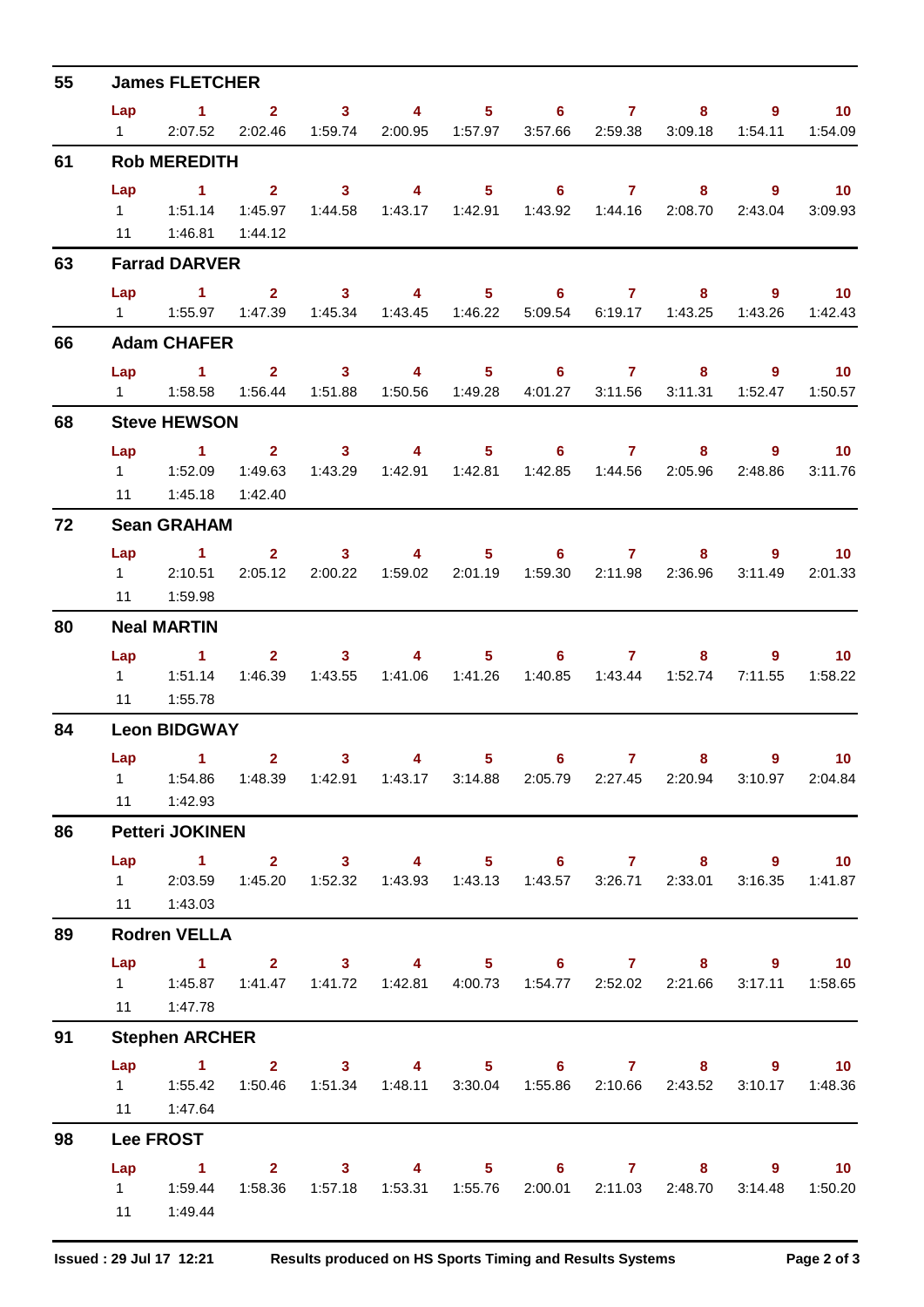| 111 |           | <b>Nick WILLIAMSON</b>      |                                    |                                    |                                    |                                                                                                                                                                                                                                                                                                                                                        |                   |                           |                            |                        |                              |
|-----|-----------|-----------------------------|------------------------------------|------------------------------------|------------------------------------|--------------------------------------------------------------------------------------------------------------------------------------------------------------------------------------------------------------------------------------------------------------------------------------------------------------------------------------------------------|-------------------|---------------------------|----------------------------|------------------------|------------------------------|
|     | Lap       | $\blacktriangleleft$        | $\overline{2}$                     | $\overline{\phantom{a}}$ 3         | $\overline{\mathbf{4}}$            | 5 <sup>1</sup>                                                                                                                                                                                                                                                                                                                                         | 6                 | $\mathbf{7}$              | 8                          | 9                      | 10                           |
|     | $1 \quad$ | 1:45.96                     | 1:45.05                            | 1:42.64                            | 1:41.85                            | 1:41.88                                                                                                                                                                                                                                                                                                                                                | 1:42.80           | 1:41.99                   | 1:53.82                    | 3:18.61                | 3:12.27                      |
|     | 11        | 1:41.24                     | 1:40.69                            | 1:42.27                            |                                    |                                                                                                                                                                                                                                                                                                                                                        |                   |                           |                            |                        |                              |
| 125 |           | <b>Lea THOMPSON</b>         |                                    |                                    |                                    |                                                                                                                                                                                                                                                                                                                                                        |                   |                           |                            |                        |                              |
|     | Lap       | $\blacksquare$              | $\overline{2}$<br>1:56.14          | $\overline{\mathbf{3}}$<br>1:54.19 | $\overline{\mathbf{4}}$<br>3:04.47 | 5 <sup>1</sup><br>2:13.44                                                                                                                                                                                                                                                                                                                              | 6<br>2:23.36      | $\overline{7}$<br>3:06.18 | 8<br>3:12.76               | 9<br>2:08.43           | $\blacksquare$ 10<br>2:06.99 |
| 126 |           | Paul COOK - NO TXP          |                                    |                                    |                                    |                                                                                                                                                                                                                                                                                                                                                        |                   |                           |                            |                        |                              |
|     | Lap       | $\sim$ 1 $\sim$ 2           |                                    | $\overline{\mathbf{3}}$            |                                    |                                                                                                                                                                                                                                                                                                                                                        | 4 5 6 7           |                           | $\overline{\phantom{a}}$ 8 |                        | $9$ 10                       |
|     |           | 1 1:41.91                   | 1:40.83                            | 1:41.88                            |                                    | 1:42.24  1:42.09                                                                                                                                                                                                                                                                                                                                       |                   |                           | 1:42.65 5:31.85 3:09.07    | 1:39.74                | 1:39.98                      |
|     |           | 11  1:39.61                 |                                    |                                    |                                    |                                                                                                                                                                                                                                                                                                                                                        |                   |                           |                            |                        |                              |
| 134 |           | Dan ROGERS                  |                                    |                                    |                                    |                                                                                                                                                                                                                                                                                                                                                        |                   |                           |                            |                        |                              |
|     | Lap       | $\sim$ 1.<br>$1 \t 1:53.30$ | $\overline{\mathbf{2}}$<br>1:50.10 | $\sim$ 3<br>1:46.03                | 1:43.83                            | $5 -$<br>$\overline{4}$ and $\overline{4}$ and $\overline{4}$ and $\overline{4}$ and $\overline{4}$ and $\overline{4}$ and $\overline{4}$ and $\overline{4}$ and $\overline{4}$ and $\overline{4}$ and $\overline{4}$ and $\overline{4}$ and $\overline{4}$ and $\overline{4}$ and $\overline{4}$ and $\overline{4}$ and $\overline{4}$ and<br>4:10.95 | 2:03.50           | 67<br>3:09.39             | 8<br>3:40.32               | $9^{\circ}$<br>2:17.53 | $\sim$ 10<br>1:44.03         |
| 178 |           | <b>Ethan BURNETT</b>        |                                    |                                    |                                    |                                                                                                                                                                                                                                                                                                                                                        |                   |                           |                            |                        |                              |
|     | Lap       | $\sim$ 1<br>11 1:49.81      | $\overline{2}$<br>1:59.04          | $\mathbf{3}$<br>1:49.98            | $\overline{\mathbf{4}}$<br>1:50.07 | 3:16.58                                                                                                                                                                                                                                                                                                                                                | $5 \t\t 6 \t\t 7$ | 2:04.94 3:37.49           | 8<br>3:10.57               | 9<br>1:53.02           | $\overline{10}$<br>1:50.83   |
| 191 |           | <b>Andrew STACEY</b>        |                                    |                                    |                                    |                                                                                                                                                                                                                                                                                                                                                        |                   |                           |                            |                        |                              |
|     | Lap       | $\sim$ 1 2                  |                                    | $\sim$ 3                           | 4                                  |                                                                                                                                                                                                                                                                                                                                                        | $5 \t\t 6 \t\t 7$ |                           | 8                          | 9                      | $\blacksquare$ 10            |
|     |           | 1 2:01.26                   | 1:45.93                            | 1:44.17                            | 1:47.55                            | 1:44.62                                                                                                                                                                                                                                                                                                                                                | 1:44.35           | 1:45.80                   | 3:16.20                    | 2:14.78                | 3:16.65                      |
|     | 11        | 1:57.08                     | 1:43.59                            |                                    |                                    |                                                                                                                                                                                                                                                                                                                                                        |                   |                           |                            |                        |                              |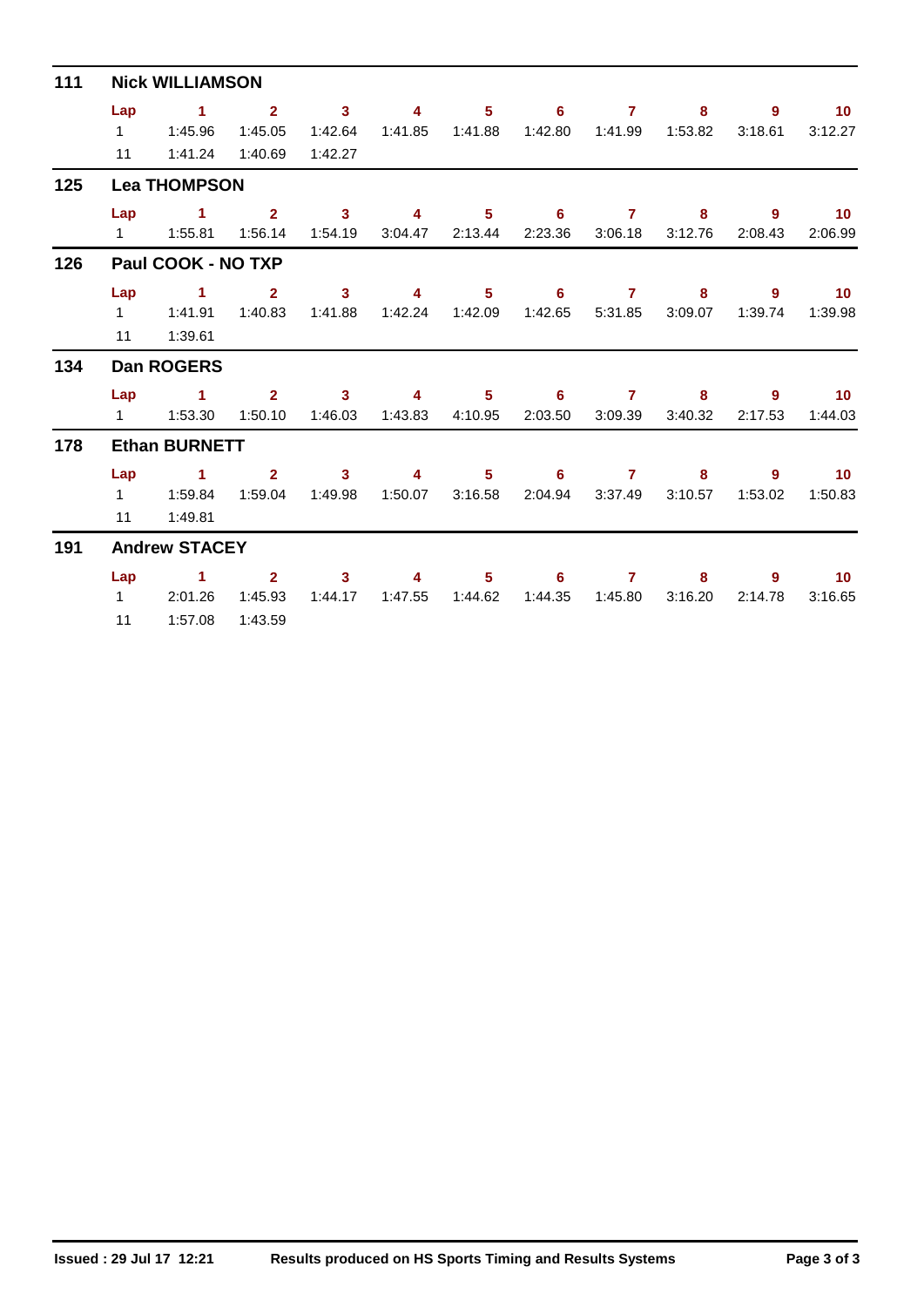# **RACE GR**

## **750MC Cartek Roadsports Series**

**Race 7**

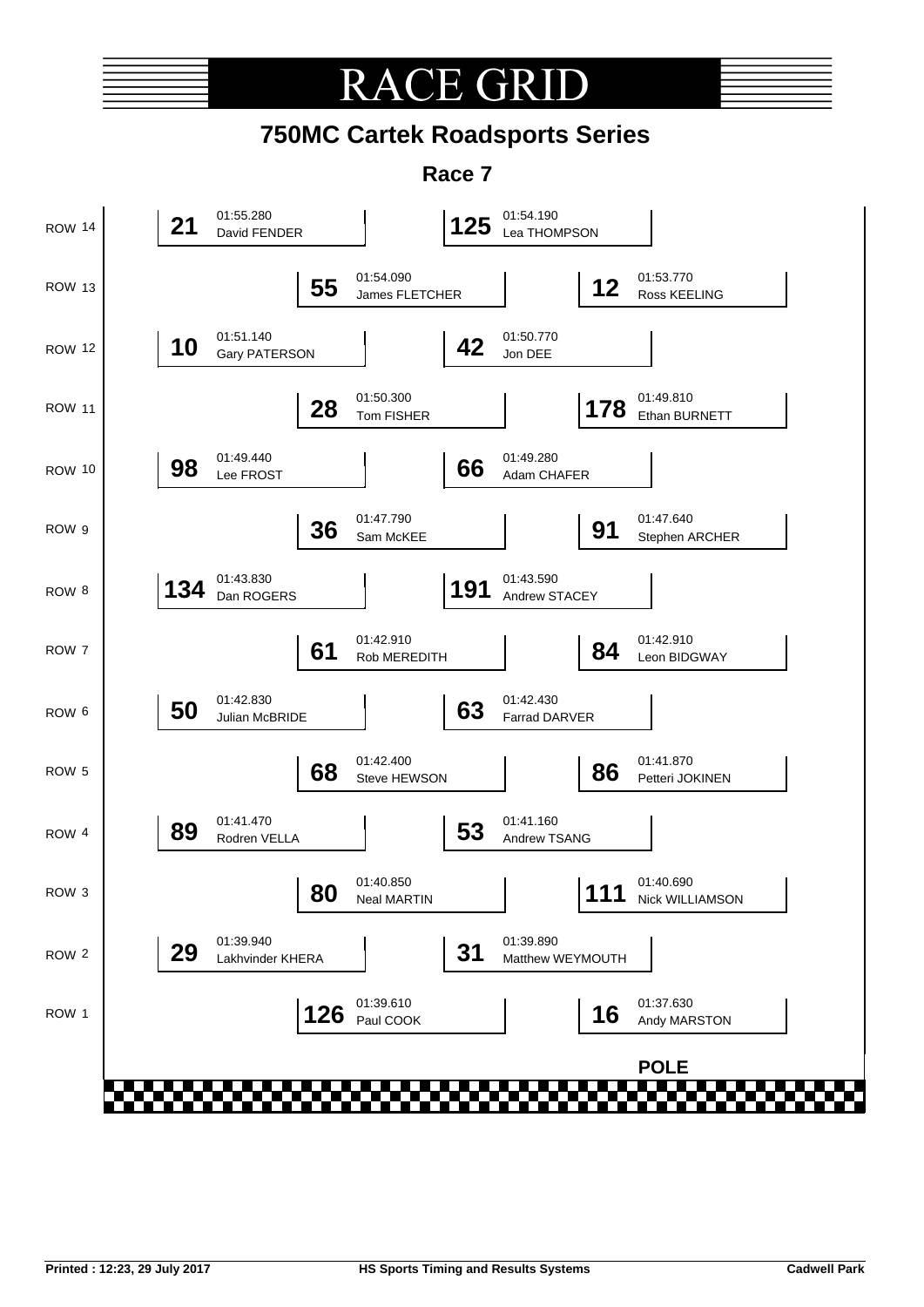

**Provisional Results - Race 7**

| ΡI          | No                    | CI | Name                                               | Car                     | Laps | Time     | <b>Behind MPH</b> | Best Lap on MPH |                |           |
|-------------|-----------------------|----|----------------------------------------------------|-------------------------|------|----------|-------------------|-----------------|----------------|-----------|
| 1           | 68                    | в  | <b>Steve HEWSON</b>                                | Peugeot 106 GTi         | 22   | 43:11.50 |                   | 66.84 1:41.66   | 3              | 77.45     |
| $\mathbf 2$ | 29                    | A  | <b>Lakhvinder KHERA</b>                            | <b>BMW E46 M3</b>       | 22   | 43:19.72 | 8.22              | 66.63 1:37.03   | 9              | 81.14     |
| 3           | 16                    | A  | <b>Andy MARSTON/Brett EVANS</b>                    | <b>BMW E46 M3</b>       | 22   | 43:41.60 | 30.10             | 66.07 1:37.13   | 9              | 81.06     |
| 4           | 111                   | A  | <b>Nick WILLIAMSON</b>                             | <b>BMW E46 M3</b>       | 22   | 43:45.03 | 33.53             | 65.98 1:39.97   | 16             | 78.76     |
| 5           | 31                    | A  | <b>Matthew WEYMOUTH</b>                            | <b>BMW E36 M3</b>       | 22   | 43:45.08 | 33.58             | 65.98 1:40.29   | 16             | 78.50     |
| 6           | 126                   | A  | Paul COOK/Wayne LEWIS                              | <b>BMW E46 M3</b>       | 22   | 43:46.96 | 35.46             | 65.94 1:37.91   | 9              | 80.41     |
| 7           | 84                    | в  | <b>Leon BIDGWAY/Andy CHAPMAN</b>                   | Toyota MR2 Turbo        | 22   | 43:51.65 | 40.15             | 65.82 1:39.76   | 22             | 78.92     |
| 8           | 80                    | в  | <b>Neal MARTIN</b>                                 | <b>Honda Civic</b>      | 22   | 43:56.45 | 44.95             | 65.70 1:39.85   | 17             | 78.85     |
| 9           | 91                    | B  | <b>Stephen ARCHER/Felix ARCHER</b>                 | <b>Porsche Boxster</b>  | 22   | 44:02.52 | 51.02             | 65.55 1:44.63   | 20             | 75.25     |
| 10          | 89                    | C  | <b>Rodren VELLA/Bernard GALEA</b>                  | <b>Honda Civic</b>      | 22   | 44:06.54 | 55.04             | 65.45 1:41.46   | 21             | 77.60     |
| 11          | 191                   | C  | <b>Andrew STACEY</b>                               | <b>Mini Cooper S</b>    | 22   | 44:13.17 | 1:01.67           | 65.28 1:43.66   | 22             | 75.95     |
| 12          | 86                    | C  | <b>Petteri JOKINEN</b>                             | <b>Mini Cooper S</b>    | 22   | 44:14.00 | 1:02.50           | 65.26 1:40.99   | 10             | 77.96     |
| 13          | 178                   | A  | <b>Ethan BURNETT/Andrew GOORD</b>                  | <b>Caterham Sigma</b>   | 22   | 44:32.29 | 1:20.79           | 64.82 1:45.83   | 17             | 74.39     |
| 14          | 61                    | A  | <b>Rob MEREDITH</b>                                | <b>BMW E46 M3</b>       | 22   | 44:45.44 | 1:33.94           | 64.50 1:44.19   | 3              | 75.57     |
| 15          | 134                   | C  | Dan ROGERS                                         | Mazda MX5               | 22   | 44:48.86 | 1:37.36           | 64.42 1:43.34   | 14             | 76.19     |
| 16          | 28                    | C  | <b>Tom FISHER</b>                                  | <b>VW Golf</b>          | 21   | 43:42.71 | 1 Lap             | 63.04 1:46.94   | 16             | 73.62     |
| 17          | 66                    | D  | <b>Adam CHAFER</b>                                 | Peugeot 206 GTi         | 21   | 44:00.69 | 1 Lap             | 62.61 1:48.28   | 15             | 72.71     |
| 18          | 42                    | C  | Jon DEE                                            | <b>Renault Clio 182</b> | 21   | 44:25.28 | 1 Lap             | 62.03 1:48.05   | 17             | 72.87     |
| 19          | 36                    | D  | <b>Sam McKEE/James LEWIS-BARNED</b>                | <b>BMW E36 328i</b>     | 21   | 44:28.40 | 1 Lap             | 61.96 1:47.35   | 4              | 73.34     |
| 20          | 10                    | D  | <b>Gary PATERSON/Arron BOWMAN-</b><br><b>SMITH</b> | Toyota MR2 Mk2          | 21   | 44:48.11 | 1 Lap             | 61.51 1:49.57   | 12             | 71.86     |
| 21          | 21                    | в  | <b>David FENDER</b>                                | Caterham 21             | 20   | 43:40.48 | 2 Laps            | 60.09 1:53.25   | 12             | 69.52     |
| 22          | 55                    | C  | <b>James FLETCHER/Steve FLETCHER</b>               | Alfa Romeo 33           | 20   | 43:41.67 | 2 Laps            | 60.06 1:49.41   | 10             | 71.96     |
| 23          | 12                    | в  | <b>Ross KEELING</b>                                | <b>Mini Cooper S</b>    | 20   | 44:34.56 | 2 Laps            | 58.87 1:55.84   | $\overline{2}$ | 67.97     |
|             | <b>Not-Classified</b> |    |                                                    |                         |      |          |                   |                 |                |           |
|             | 125                   | D  | Lea THOMPSON/Jeremy<br><b>McGARRY</b>              | <b>Ford Focus ST170</b> | 8    | 19:02.80 | <b>DNF</b>        | 55.12 1:50.59   | 4              | 71.19     |
|             | 53                    | C  | <b>Andrew TSANG/Jason DIXON</b>                    | <b>BMW Compact</b>      | 4    | 7:52.94  | DNF               | 66.59 1:42.41   | 3              | 76.88     |
|             | 63                    | A  | <b>Farrad DARVER</b>                               | <b>BMW E46 M3</b>       | 4    | 8:03.17  | <b>DNF</b>        | 65.18 1:43.71   | 3              | 75.92     |
|             | 50                    | A  | <b>Julian McBRIDE</b>                              | <b>BMW E46 M3</b>       | 0    |          | <b>Starter</b>    |                 |                |           |
|             | <b>Non-Starters</b>   |    |                                                    |                         |      |          |                   |                 |                |           |
|             | 98                    | A  | <b>Lee FROST</b>                                   | <b>BMW E36 M3</b>       |      |          |                   |                 |                |           |
|             | <b>Fastest Lap</b>    |    |                                                    |                         |      |          |                   |                 |                |           |
|             | 29                    | A  | <b>Lakhvinder KHERA</b>                            | <b>BMW E46 M3</b>       |      |          |                   | 1:37.03         | 9              | 81.14 Rec |
|             | 84                    | B  | <b>Leon BIDGWAY/Andy</b><br><b>CHAPMAN</b>         | Toyota MR2 Turbo        |      |          |                   | 1:39.76         | 22             | 78.92 Rec |
|             | 86                    | С  | <b>Petteri JOKINEN</b>                             | <b>Mini Cooper S</b>    |      |          |                   | 1:40.99         | 10             | 77.96 Rec |
|             | 36                    | D  | <b>Sam McKEE/James LEWIS-</b><br><b>BARNED</b>     | <b>BMW E36 328i</b>     |      |          |                   | 1:47.35         | 4              | 73.34     |

**Start Time : 16:48 Cadwell Park 29 Jul 17 17:34 Clerk of Course : Time Issued : Chief Timekeeper : Terry Stevens**

**Weather / Track:** 

**THESE RESULTS REMAIN PROVISIONAL FOR A MINIMUM OF 30 MINUTES FROM THE TIME OF ISSUE AND UNTIL ALL JUDICIAL AND TECHNICAL MATTERS HAVE BEEN SETTLED.**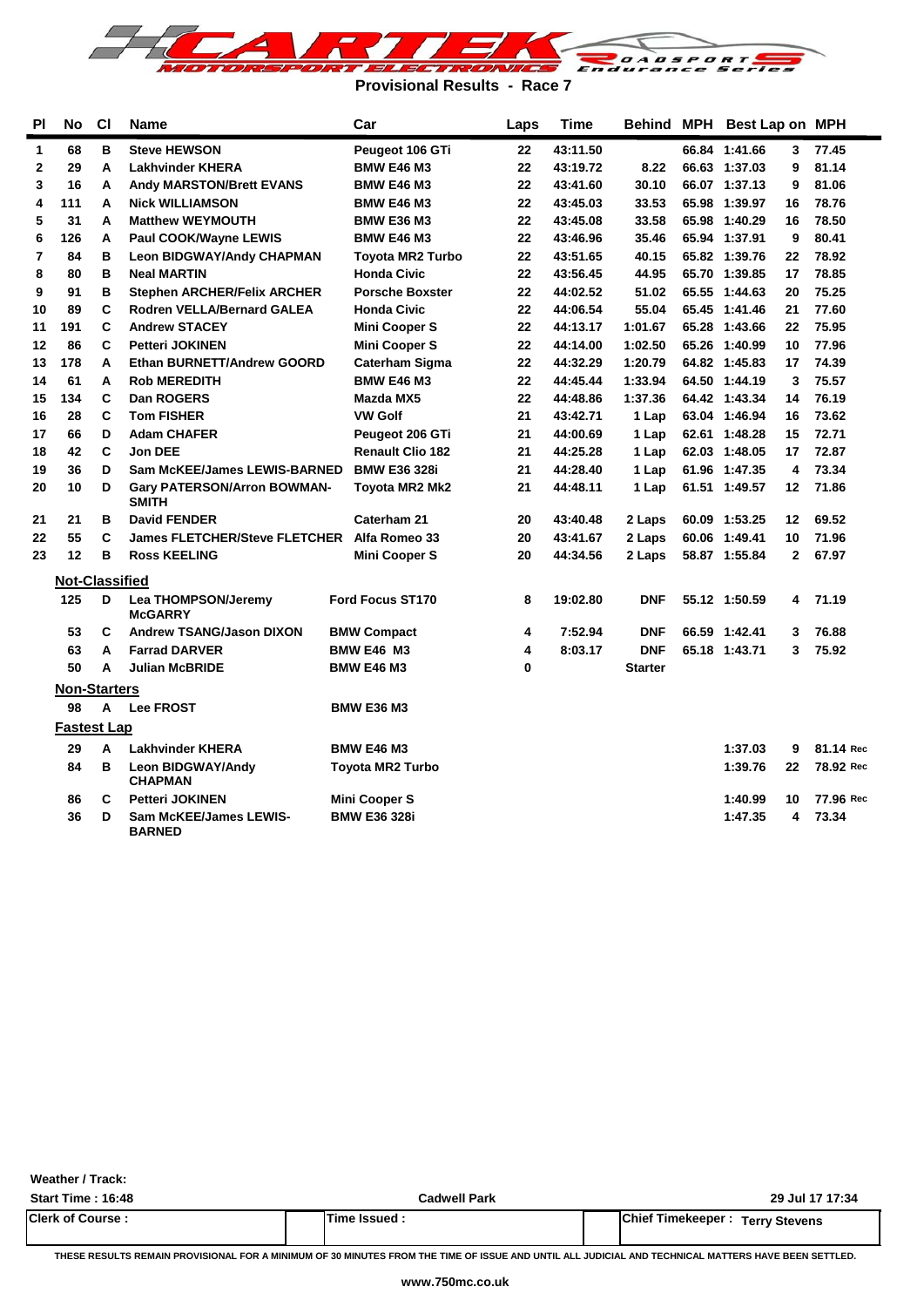## Lap Chart 750MC Cartek Roadsports Series - Race 7

|     | Lap 1       |    | Lap2        |    | Lap 3       |         | Lap 4       |    | Lap 5        |    | Lap6         |    | Lap 7        |    | Lap 8        |    | Lap <sub>9</sub> |    | Lap <sub>10</sub> |
|-----|-------------|----|-------------|----|-------------|---------|-------------|----|--------------|----|--------------|----|--------------|----|--------------|----|------------------|----|-------------------|
| No. | Time        | No | Time        | No | Time        | No      | Time        | No | Time         | No | <b>Time</b>  | No | Time         | No | Time         | No | Time             | No | Time              |
|     | 16 2:36.52  |    | 16 4:14.31  |    | 16 5:52.98  | 16      | 7:30.87     |    | 16 9:08.38   |    | 16 11:05.44  |    | 16 15:11.50  |    | 16 18:47.70  |    | 16 20:24.83      |    | 16 22:03.75       |
|     | 29 2:37.00  |    | 29 4:14.87  | 29 | 5:53.66     | 29      | 7:31.57     |    | 29 9:10.39   |    | 29 11:05.91  |    | 29 15:12.66  |    | 29 18:48.13  |    | 29 20:25.16      |    | 29 22:04.08       |
|     | 126 2:37.78 |    | 126 4:16.12 |    | 126 5:54.47 | 126     | 7:32.53     |    | 126 9:10.84  |    | 126 11:07.34 |    | 126 15:14.65 |    | 126 18:49.34 |    | 42 20:25.51 *1   |    | 126 22:05.65      |
|     | 111 2:41.33 |    | 111 4:21.71 |    | 111 6:02.37 |         | 111 7:43.17 |    | 111 9:23.49  |    | 111 11:08.89 |    | 111 15:15.70 |    | 111 18:51.22 |    | 126 20:27.25     |    | 86 22:07.99 *1    |
|     | 80 2:43.20  |    | 80 4:24.56  |    | 80 6:05.60  | 80      | 7:46.65     |    | 80 9:27.90   |    | 80 11:15.61  |    | 80 15:17.14  |    | 80 18:51.47  |    | 111 20:32.18     |    | 111 22:13.98      |
|     | 31 2:44.48  |    | 31 4:26.71  | 31 | 6:08.00     | 31      | 7:48.81     | 31 | 9:30.04      |    | 31 11:16.53  |    | 31 15:18.30  |    | 31 18:51.86  |    | 31 20:32.90      |    | 31 22:14.99       |
|     | 53 2:45.26  |    | 53 4:27.78  | 53 | 6:10.19     | 53      | 7:52.94     | 68 | 9:36.18      |    | 68 11:28.44  |    | 89 15:19.22  |    | 84 18:54.22  |    | 80 20:33.83      |    | 80 22:16.03       |
|     | 89 2:45.98  |    | 89 4:29.85  |    | 68 6:11.57  | 68      | 7:53.25     |    | 89 9:37.48   |    | 89 11:30.42  |    | 84 15:20.38  |    | 134 18:55.13 |    | 84 20:37.79      |    | 21 22:20.65 *1    |
|     | 86 2:46.29  |    | 68 4:29.91  | 89 | 6:12.80     | 89      | 7:54.96     |    | 86 9:38.23   |    | 86 11:31.02  |    | 134 15:22.17 |    | 36 18:57.22  |    | 134 20:39.66     |    | 42 22:22.83 *1    |
|     | 68 2:46.37  |    | 86 4:31.04  |    | 86 6.13.36  | 86      | 7:55.31     |    | 84 9:43.48   |    | 84 11:31.78  |    | 36 15:27.13  |    | 28 18:57.40  |    | 28 20:45.07      |    | 134 22:23.57      |
|     | 84 2:47.38  | 84 | 4:31.99     | 84 | 6:15.13     | 84      | 7:59.41     |    | 61 9:50.64   |    | 61 11:46.92  |    | 28 15:28.30  |    | 66 18:58.66  |    | 36 20:46.57      |    | 28 22:33.00       |
|     | 63 2:50.00  |    | 63 4:34.39  | 63 | 6:18.10     | 63      | 8:03.17     | 91 | 9:54.90      |    | 91 11:49.12  |    | 66 15:30.26  |    | 125 19:02.80 |    | 66 20:47.32      |    | 36 22:34.06       |
|     | 61 2:50.73  |    | 61 4:35.85  | 61 | 6:20.04     | 61      | 8:04.96     |    | 134 9:55.53  |    | 134 11:49.67 |    | 125 15:31.75 |    | 10 19:02.98  |    | 55 20:53.64      |    | 68 22:36.83       |
|     | 191 2:51.89 |    | 91 4:37.92  | 91 | 6:23.61     | 91      | 8:08.44     |    | 191 9:56.10  |    | 191 11:50.75 |    | 10 15:33.13  |    | 55 19:03.45  |    | 68 20:53.83      |    | 55 22:43.05       |
|     | 91 2:52.13  |    | 191 4:38.62 |    | 191 6:24.30 | 134     | 8:09.56     |    | 178 10:07.05 |    | 178 12:18.52 |    | 86 15:33.51  |    | 12 19:07.44  |    | 191 21:00.46     |    | 191 22:44.98      |
|     | 134 2:53.01 |    | 134 4:39.10 |    | 134 6:24.99 | 191     | 8:09.94     |    | 36 10:11.22  |    | 36 12:19.82  |    | 55 15:34.12  |    | 68 19:09.52  |    | 10 21:01.12      |    | 91 22:48.90       |
|     | 36 2:56.53  |    | 36 4:44.97  |    | 178 6:33.13 |         | 178 8:20.09 |    | 28 10:12.34  |    | 28 12:20.88  |    | 42 15:36.40  |    | 191 19:09.82 |    | 91 21:01.47      |    | 61 22:49.46       |
|     | 178 2:56.72 |    | 178 4:45.11 |    | 36 6:35.14  |         | 36 8:22.49  |    | 66 10:16.69  |    | 66 12:21.61  |    | 12 15:39.42  |    | 178 19:10.48 |    | 178 21:01.67     |    | 10 22:52.15       |
|     | 28 2:58.02  |    | 28 4:46.75  |    | 28 6:35.46  | 28      | 8:23.28     |    | 125 10:27.53 |    | 125 12:39.07 |    | 21 15:40.86  |    | 91 19:10.94  |    | 61 21:01.93      |    | 178 22:59.98      |
|     | 66 2:59.58  |    | 66 4:48.75  |    | 66 6:37.78  | 66      | 8:26.63     |    | 10 10:28.23  |    | 10 12:39.51  |    | 68 16:34.33  |    | 61 19:11.81  |    | 12 21:10.51      |    | 12 23:10.15       |
|     | 10 3:00.85  |    | 125 4:53.23 |    | 125 6:44.54 |         | 125 8:35.13 |    | 55 10:29.15  |    | 55 12:40.04  |    | 191 16:42.72 |    | 89 20:08.89  |    | 89 21:54.66      |    | 84 23:35.85       |
|     | 55 3:01.22  |    | 10 4:53.49  |    | 55 6:45.26  | 55      | 8:35.56     |    | 42 10:43.69  |    | 42 12:44.76  |    | 178 16:44.02 |    | 21 20:20.29  |    |                  |    | 89 23:36.54       |
|     | 125 3:02.11 |    | 55 4:54.29  | 10 | 6:46.22     | 10      | 8:36.62     |    | 12 11:01.86  |    | 12 13:19.74  |    | 91 16:47.03  |    | 86 20:22.73  |    |                  |    |                   |
|     | 12 3:04.02  |    | 12 4:59.86  |    | 42 6:56.86  | 42      | 8:48.11     |    | 21 11:02.75  |    | 21 13:21.06  |    | 61 17:12.01  |    |              |    |                  |    |                   |
|     | 21 3:05.43  |    | 21 5:01.21  |    | 12 6:57.74  | $12 \,$ | 8:54.30     |    |              |    |              |    |              |    |              |    |                  |    |                   |
|     | 42 3:08.19  |    | 42 5:02.26  |    | 21 6:58.95  |         | 21 8:55.55  |    |              |    |              |    |              |    |              |    |                  |    |                   |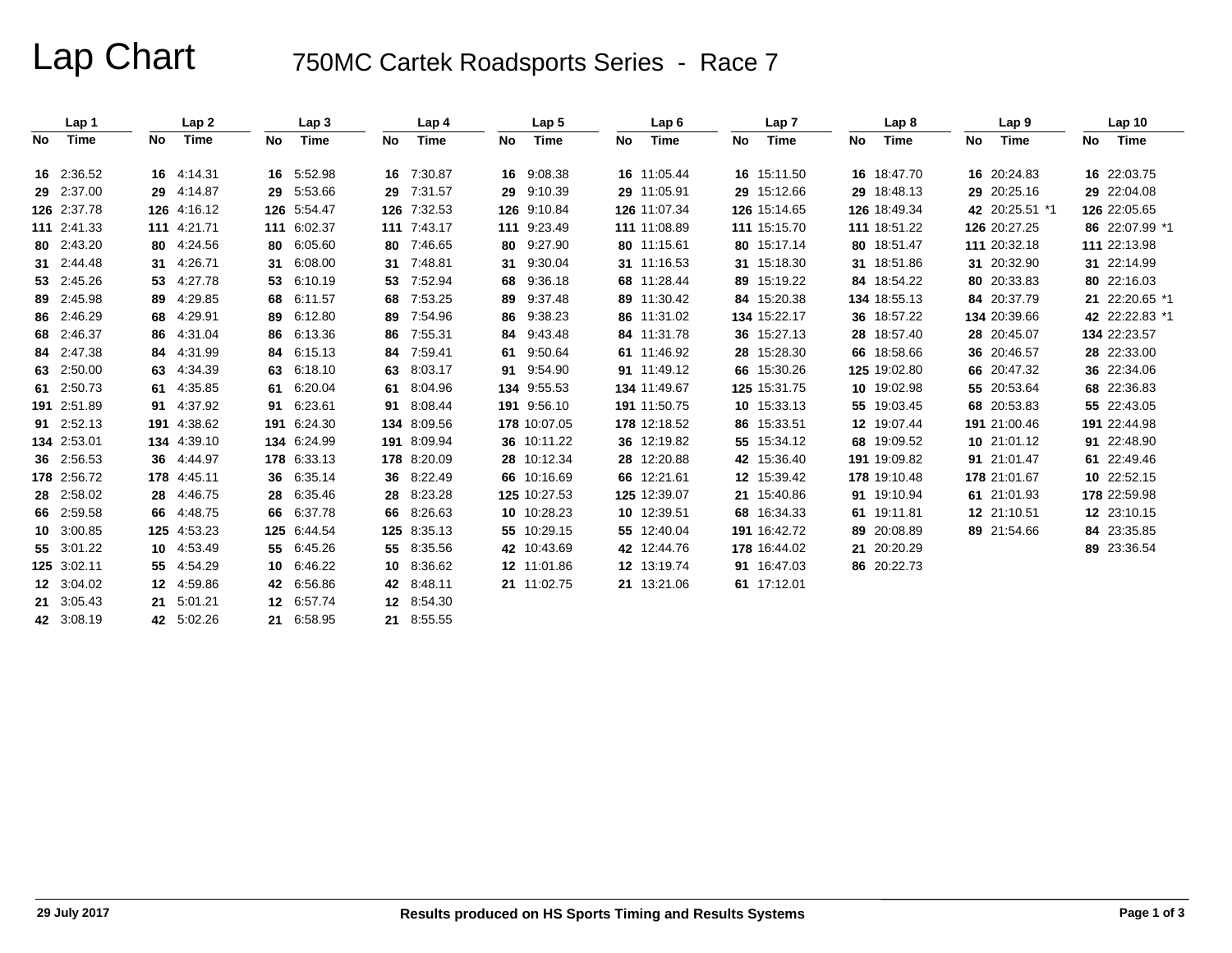## Lap Chart 750MC Cartek Roadsports Series - Race 7

|    | Lap 11         |    | Lap 12         |    | Lap <sub>13</sub> |    | Lap 14         |    | Lap <sub>15</sub> |    | Lap 16         |    | Lap 17         |    | Lap <sub>18</sub> |    | Lap <sub>19</sub> |    | Lap <sub>20</sub> |
|----|----------------|----|----------------|----|-------------------|----|----------------|----|-------------------|----|----------------|----|----------------|----|-------------------|----|-------------------|----|-------------------|
| No | Time           | No | Time           | No | Time              | No | Time           | No | Time              | No | Time           | No | Time           | No | Time              | No | Time              | No | Time              |
|    | 16 23:41.61    |    | 29 25:23.12    |    | 29 27:03.40       |    | 68 29:28.77    |    | 68 31:11.18       |    | 68 32:55.64    |    | 68 34:38.27    |    | 68 36:20.43       |    | 68 38:02.83       |    | 68 39:46.70       |
|    | 29 23:41.92    |    | 86 25:30.09 *1 |    | 12 27:07.79 *1    |    | 10 29:34.55 *1 |    | 66 31:16.29 *1    |    | 28 32:55.68 *1 |    | 28 34:42.62 *1 |    | 28 36:29.85 *1    |    | 28 38:17.98 *1    |    | 21 39:50.08 *2    |
|    | 86 23:48.98 *1 |    | 111 25:34.93   |    | 86 27:11.15 *1    |    | 36 29:47.86 *1 |    | 10 31:32.81 *1    |    | 66 33:04.57 *1 |    | 66 34:53.51 *1 |    | 29 36:40.20       |    | 12 38:18.79 *2    |    | 55 39:55.78 *2    |
|    | 111 23:54.18   |    | 80 25:37.48    |    | 134 27:20.18 *1   |    | 42 29:49.52 *1 |    | 36 31:37.62 *1    |    | 29 33:21.67    |    | 29 35:00.51    |    | 66 36:42.86 *1    |    | 29 38:19.14       |    | 29 39:59.83       |
|    | 31 23:55.36    |    | 66 25:49.24 *1 |    | 66 27:38.44 *1    |    | 91 29:54.17    |    | 42 31:38.46 *1    |    | 91 33:26.42    |    | 91 35:12.16    |    | 111 36:55.74      |    | 66 38:31.83 *1    |    | 28 40:06.17 *1    |
|    | 66 23:55.46 *1 |    | 68 26:04.32    |    | 68 27:46.51       |    | 61 29:54.51    |    | 29 31:39.83       |    | 10 33:26.61 *1 |    | 111 35:13.27   |    | 16 36:56.27       |    | 16 38:37.21       |    | 16 40:18.89       |
|    | 80 23:56.47    |    | 42 26:08.41 *1 |    | 36 27:51.39 *1    |    | 29 29:55.47    |    | 91 31:40.03       |    | 61 33:28.21    |    | 16 35:13.49    |    | 91 36:58.47       |    | 111 38:38.86      |    | 111 40:22.06      |
|    | 134 24:08.52   |    | 28 26:08.91    |    | 28 27:56.68       |    | 21 29:59.35 *1 |    | 61 31:41.98       |    | 36 33:28.25 *1 |    | 61 35:15.77    |    | 31 36:59.78       |    | 31 38:41.38       |    | 31 40:22.36       |
|    | 21 24:16.07 *1 |    | 21 26:11.72 *1 |    | 42 27:58.80 *1    |    | 191 30:08.31   |    | 111 31:51.00      |    | 42 33:29.25 *1 |    | 31 35:18.55    |    | 126 37:00.35      |    | 126 38:42.33      |    | 66 40:23.64 *1    |
|    | 42 24:16.67 *1 |    | 91 26:21.73    |    | 21 28:04.97 *1    |    | 111 30:09.93   |    | 16 31:53.37       |    | 111 33:30.97   |    | 36 35:19.01 *1 |    | 61 37:01.90       |    | 91 38:45.22       |    | 126 40:23.78      |
|    | 68 24:20.56    |    | 61 26:22.21    |    | 91 28:07.12       |    | 16 30:11.31    |    | 31 31:54.63       |    | 16 33:32.15    |    | 126 35:19.36   |    | 36 37:08.53 *1    |    | 61 38:46.60       |    | 12 40:24.02 *2    |
|    | 28 24:20.58    |    | 55 26:22.95 *1 |    | 61 28:07.62       |    | 31 30:13.18    |    | 191 31:55.08      |    | 31 33:34.92    |    | 42 35:21.34 *1 |    | 80 37:09.19       |    | 84 38:51.08       |    | 91 40:29.85       |
|    | 36 24:22.13    |    | 10 26:31.57    |    | 191 28:23.11      |    | 126 30:14.55   |    | 126 31:55.50      |    | 126 33:35.94   |    | 10 35:24.43 *1 |    | 42 37:09.39 *1    |    | 80 38:52.43       |    | 84 40:31.58       |
|    | 91 24:35.61    |    | 191 26:37.73   |    | 111 28:25.11      |    | 178 30:15.00   |    | 21 31:56.84 *1    |    | 191 33:39.86   |    | 191 35:25.05   |    | 84 37:09.40       |    | 42 38:59.52 *1    |    | 80 40:34.10       |
|    | 61 24:35.75    |    | 178 26:38.64   |    | 178 28:25.62      |    | 55 30:21.17 *1 |    | 178 32:00.99      |    | 80 33:46.54    |    | 80 35:26.39    |    | 191 37:12.50      |    | 191 38:59.76      |    | 61 40:37.74       |
|    | 10 24:42.00    |    | 16 26:45.40    |    | 55 28:25.72 *1    |    | 80 30:24.90    |    | 80 32:05.25       |    | 84 33:46.95    |    | 84 35:27.41    |    | 89 37:18.00       |    | 89 39:01.01       |    | 89 40:43.43       |
|    | 191 24:46.96   |    | 31 26:47.46    |    | 16 28:30.05       |    | 84 30:26.17    |    | 84 32:06.93       |    | 89 33:52.40    |    | 89 35:34.19    |    | 10 37:18.23 *1    |    | 36 39:01.15 *1    |    | 191 40:45.51      |
|    | 178 24:49.57   |    | 126 26:51.68   |    | 31 28:30.88       |    | 89 30:26.18    |    | 12 32:08.21 *1    |    | 21 33:52.51 *1 |    | 178 35:38.47   |    | 86 37:23.19       |    | 86 39:05.26       |    | 42 40:47.91 *1    |
|    | 126 25:04.23   |    | 89 27:00.32    |    | 126 28:32.48      |    | 86 30:35.16    |    | 89 32:08.90       |    | 178 33:52.64   |    | 86 35:40.72    |    | 178 37:25.52      |    | 10 39:10.65 *1    |    | 86 40:48.07       |
|    | 12 25:08.35    |    | 84 27:03.22    |    | 80 28:39.22       |    | 134 30:51.54   |    | 55 32:16.75 *1    |    | 86 33:58.44    |    | 21 35:47.74 *1 |    | 21 37:46.04 *1    |    | 178 39:12.42      |    | 36 40:49.98 *1    |
|    | 89 25:18.24    |    |                |    | 89 28:42.15       |    | 28 31:03.01    |    | 86 32:16.98       |    | 55 34:10.92 *1 |    | 134 36:04.48   |    | 134 37:50.42      |    | 134 39:37.30      |    | 178 40:58.28      |
|    | 84 25:22.01    |    |                |    | 84 28:45.91       |    |                |    | 134 32:35.48      |    | 12 34:13.27 *1 |    | 55 36:05.79 *1 |    | 55 37:59.98 *1    |    |                   |    | 10 41:03.59 *1    |
|    |                |    |                |    | 86 28:53.89       |    |                |    |                   |    | 134 34:19.08   |    | 12 36:15.68 *1 |    |                   |    |                   |    | 134 41:21.13      |
|    |                |    |                |    | 12 29:04.69       |    |                |    |                   |    |                |    |                |    |                   |    |                   |    |                   |
|    |                |    |                |    | 134 29:08.20      |    |                |    |                   |    |                |    |                |    |                   |    |                   |    |                   |

**66** 29:27.98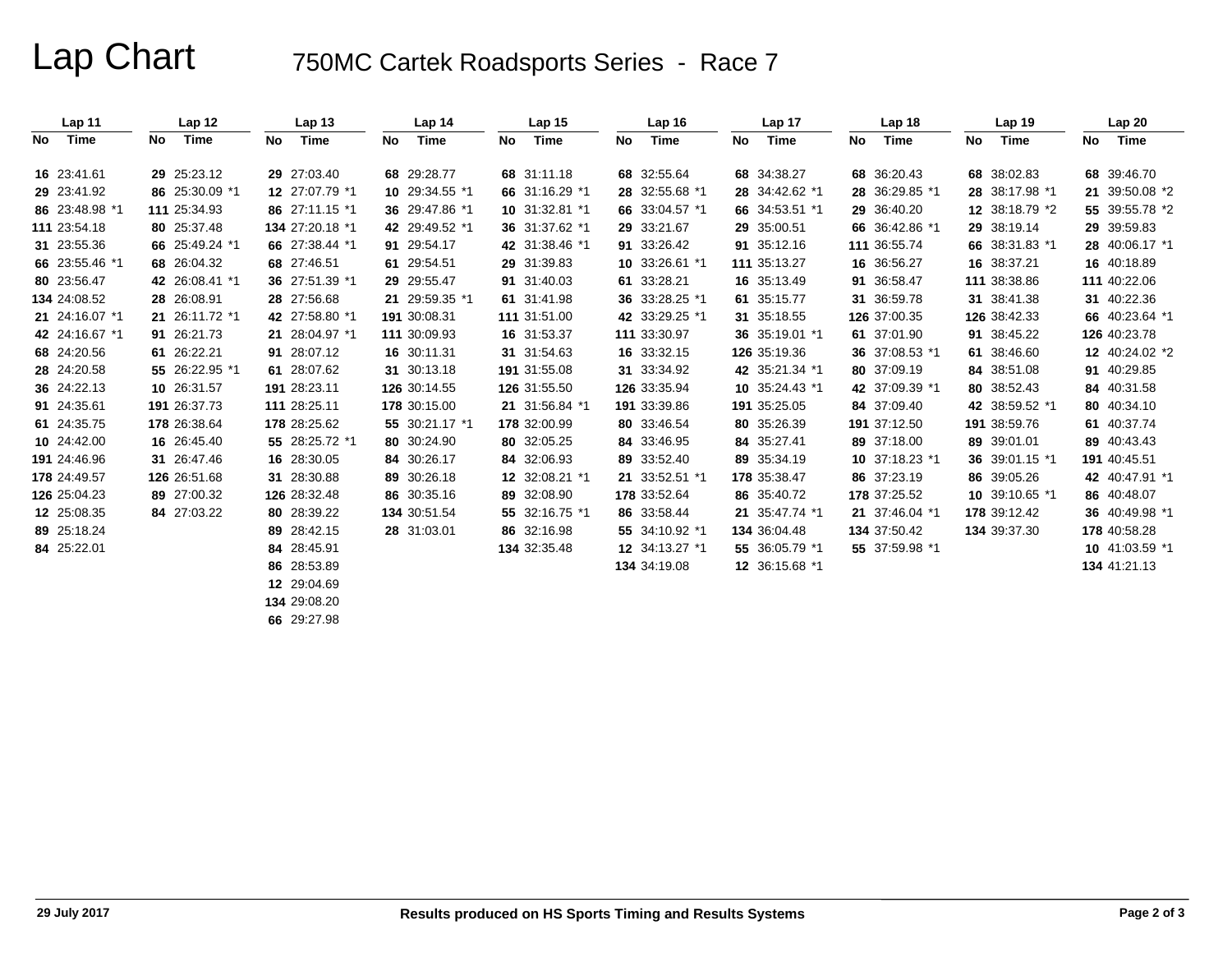## Lap Chart 750MC Cartek Roadsports Series - Race 7

|    | Lap 21         |    | Lap22          |    | Lap23 |    | Lap 24 |    | Lap25 |    | Lap26 |    | Lap 27 |    | Lap28 |    | Lap29 |    | Lap30 |
|----|----------------|----|----------------|----|-------|----|--------|----|-------|----|-------|----|--------|----|-------|----|-------|----|-------|
| No | Time           | No | Time           | No | Time  | No | Time   | No | Time  | No | Time  | No | Time   | No | Time  | No | Time  | No | Time  |
|    | 68 41:29.24    |    | 68 43:11.50    |    |       |    |        |    |       |    |       |    |        |    |       |    |       |    |       |
|    | 29 41:39.92    |    | 29 43:19.72    |    |       |    |        |    |       |    |       |    |        |    |       |    |       |    |       |
|    | 21 41:45.67 *2 |    | 21 43:40.48 *2 |    |       |    |        |    |       |    |       |    |        |    |       |    |       |    |       |
|    | 55 41:48.57 *2 |    | 16 43:41.60    |    |       |    |        |    |       |    |       |    |        |    |       |    |       |    |       |
|    | 28 41:53.80 *1 |    | 55 43:41.67 *2 |    |       |    |        |    |       |    |       |    |        |    |       |    |       |    |       |
|    | 16 41:58.74    |    | 28 43:42.71 *1 |    |       |    |        |    |       |    |       |    |        |    |       |    |       |    |       |
|    | 111 42:03.44   |    | 111 43:45.03   |    |       |    |        |    |       |    |       |    |        |    |       |    |       |    |       |
|    | 31 42:04.47    |    | 31 43:45.08    |    |       |    |        |    |       |    |       |    |        |    |       |    |       |    |       |
|    | 126 42:05.82   |    | 126 43:46.96   |    |       |    |        |    |       |    |       |    |        |    |       |    |       |    |       |
|    | 84 42:11.89    |    | 84 43:51.65    |    |       |    |        |    |       |    |       |    |        |    |       |    |       |    |       |
|    | 66 42:12.34 *1 |    | 80 43:56.45    |    |       |    |        |    |       |    |       |    |        |    |       |    |       |    |       |
|    | 91 42:15.77    |    | 66 44:00.69 *1 |    |       |    |        |    |       |    |       |    |        |    |       |    |       |    |       |
|    | 80 42:15.82    |    | 91 44:02.52    |    |       |    |        |    |       |    |       |    |        |    |       |    |       |    |       |
|    | 89 42:24.89    |    | 89 44:06.54    |    |       |    |        |    |       |    |       |    |        |    |       |    |       |    |       |
|    | 12 42:28.95 *2 |    | 191 44:13.17   |    |       |    |        |    |       |    |       |    |        |    |       |    |       |    |       |
|    | 191 42:29.51   |    | 86 44:14.00    |    |       |    |        |    |       |    |       |    |        |    |       |    |       |    |       |
|    | 86 42:30.65    |    | 42 44:25.28 *1 |    |       |    |        |    |       |    |       |    |        |    |       |    |       |    |       |
|    | 42 42:36.53 *1 |    | 36 44:28.40 *1 |    |       |    |        |    |       |    |       |    |        |    |       |    |       |    |       |
|    | 36 42:38.71 *1 |    | 178 44:32.29   |    |       |    |        |    |       |    |       |    |        |    |       |    |       |    |       |
|    | 61 42:38.79    |    | 12 44:34.56 *2 |    |       |    |        |    |       |    |       |    |        |    |       |    |       |    |       |
|    | 178 42:44.77   |    | 61 44:45.44    |    |       |    |        |    |       |    |       |    |        |    |       |    |       |    |       |
|    | 10 42:54.55 *1 |    | 10 44:48.11 *1 |    |       |    |        |    |       |    |       |    |        |    |       |    |       |    |       |
|    | 134 43:04.76   |    | 134 44:48.86   |    |       |    |        |    |       |    |       |    |        |    |       |    |       |    |       |
|    |                |    |                |    |       |    |        |    |       |    |       |    |        |    |       |    |       |    |       |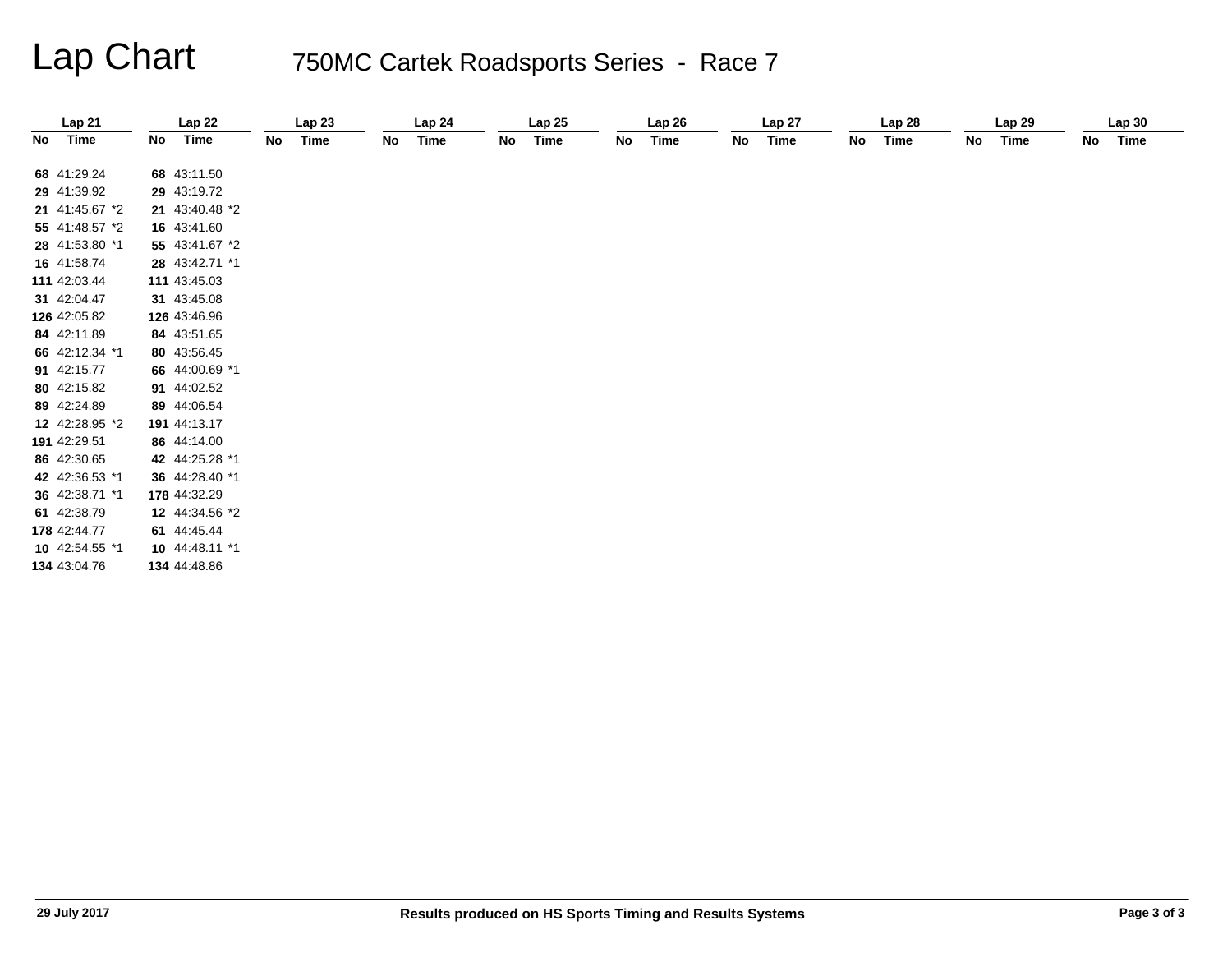## **750MC Cartek Roadsports Series**

#### **LAP TIMES - Race 7**

| 10 |              | <b>Gary PATERSON</b>    |                         |                            |                         |                            |                            |                |                         |                            |                 |
|----|--------------|-------------------------|-------------------------|----------------------------|-------------------------|----------------------------|----------------------------|----------------|-------------------------|----------------------------|-----------------|
|    | Lap          | $\blacktriangleleft$    | $\mathbf{2}$            | $\mathbf{3}$               | 4                       | 5 <sup>5</sup>             | $\overline{\phantom{0}}$ 6 | $\mathbf{7}$   | 8                       | $\overline{9}$             | 10              |
|    | 1            | 2:00.17                 | 1:52.64                 | 1:52.73                    | 1:50.40                 | 1:51.61                    | 2:11.28                    | 2:53.62        | 3:29.85                 | 1:58.14                    | 1:51.03         |
|    | 11           | 1:49.85                 | 1:49.57                 | 3:02.98                    | 1:58.26                 | 1:53.80                    | 1:57.82                    | 1:53.80        | 1:52.42                 | 1:52.94                    | 1:50.96         |
|    | 21           | 1:53.56                 |                         |                            |                         |                            |                            |                |                         |                            |                 |
| 12 |              | <b>Ross KEELING</b>     |                         |                            |                         |                            |                            |                |                         |                            |                 |
|    | Lap          | $\sim$ 1                | $\mathbf{2}$            | $\overline{\phantom{a}}$ 3 | 4                       | 5 <sub>5</sub>             | $6^{\circ}$                | $\overline{7}$ | 8                       | $\overline{9}$             | 10              |
|    | $1 \quad$    | 2:02.26                 | 1:55.84                 | 1:57.88                    | 1:56.56                 | 2:07.56                    | 2:17.88                    | 2:19.68        | 3:28.02                 | 2:03.07                    | 1:59.64         |
|    | 11           | 1:58.20                 | 1:59.44                 | 1:56.90                    | 3:03.52                 | 2:05.06                    | 2:02.41                    | 2:03.11        | 2:05.23                 | 2:04.93                    | 2:05.61         |
| 16 |              | <b>Andy MARSTON</b>     |                         |                            |                         |                            |                            |                |                         |                            |                 |
|    | Lap          | $\sim$ 1                | $\overline{2}$          | 3 <sup>7</sup>             | $\overline{\mathbf{4}}$ | 5 <sub>5</sub>             | $6^{\circ}$                | $\overline{7}$ | 8                       | $9^{\circ}$                | $\overline{10}$ |
|    | 1            | 1:41.94                 | 1:37.79                 | 1:38.67                    | 1:37.89                 | 1:37.51                    | 1:57.06                    | 4:06.06        | 3:36.20                 | 1:37.13                    | 1:38.92         |
|    | 11           | 1:37.86                 | 3:03.79                 | 1:44.65                    | 1:41.26                 | 1:42.06                    | 1:38.78                    | 1:41.34        | 1:42.78                 | 1:40.94                    | 1:41.68         |
|    | 21           | 1:39.85                 | 1:42.86                 |                            |                         |                            |                            |                |                         |                            |                 |
| 21 |              | <b>David FENDER</b>     |                         |                            |                         |                            |                            |                |                         |                            |                 |
|    | Lap          | $\sim$ 1                | $\overline{2}$          | 3 <sup>1</sup>             | $\overline{4}$          | 5 <sub>5</sub>             | $\overline{\phantom{0}}$ 6 | $\overline{7}$ | 8                       | 9                          | $\overline{10}$ |
|    | $1 \quad$    | 2:03.93                 | 1:55.78                 | 1:57.74                    | 1:56.60                 | 2:07.20                    | 2:18.31                    | 2:19.80        | 4:39.43                 | 2:00.36                    | 1:55.42         |
|    | 11           | 1:55.65                 | 1:53.25                 | 1:54.38                    | 1:57.49                 | 1:55.67                    | 1:55.23                    | 1:58.30        | 2:04.04                 | 1:55.59                    | 1:54.81         |
| 28 |              | <b>Tom FISHER</b>       |                         |                            |                         |                            |                            |                |                         |                            |                 |
|    | Lap          | $\mathbf 1$             | $\overline{2}$          | $\mathbf{3}$               | $\overline{4}$          | 5                          | $6^{\circ}$                | $\overline{7}$ | 8                       | $\overline{9}$             | 10              |
|    | $1 \quad$    | 1:57.76                 | 1:48.73                 | 1:48.71                    | 1:47.82                 | 1:49.06                    | 2:08.54                    | 3:07.42        | 3:29.10                 | 1:47.67                    | 1:47.93         |
|    | 11           | 1:47.58                 | 1:48.33                 | 1:47.77                    | 3:06.33                 | 1:52.67                    | 1:46.94                    | 1:47.23        | 1:48.13                 | 1:48.19                    | 1:47.63         |
|    | 21           | 1:48.91                 |                         |                            |                         |                            |                            |                |                         |                            |                 |
| 29 |              | <b>Lakhvinder KHERA</b> |                         |                            |                         |                            |                            |                |                         |                            |                 |
|    | Lap          | $\blacktriangleleft$    | $\mathbf{2}$            | $\mathbf{3}$               | $\overline{4}$          | 5 <sub>5</sub>             | $6\phantom{1}$             | $\overline{7}$ | 8                       | $\overline{9}$             | 10 <sub>1</sub> |
|    | $\mathbf{1}$ | 1:42.09                 | 1:37.87                 | 1:38.79                    | 1:37.91                 | 1:38.82                    | 1:55.52                    | 4:06.75        | 3:35.47                 | 1:37.03                    | 1:38.92         |
|    | 11           | 1:37.84                 | 1:41.20                 | 1:40.28                    | 2:52.07                 | 1:44.36                    | 1:41.84                    | 1:38.84        | 1:39.69                 | 1:38.94                    | 1:40.69         |
|    | 21           | 1:40.09                 | 1:39.80                 |                            |                         |                            |                            |                |                         |                            |                 |
| 31 |              | <b>Matthew WEYMOUTH</b> |                         |                            |                         |                            |                            |                |                         |                            |                 |
|    | Lap          | $\mathbf{1}$            | $2^{\circ}$             | 3 <sup>1</sup>             | $\overline{\mathbf{4}}$ | 5 <sub>1</sub>             | $\overline{\phantom{0}}$ 6 | $\overline{7}$ | 8                       | $\overline{\phantom{a}}$   | 10              |
|    | 1            | 1:49.35                 | 1:42.23                 | 1:41.29                    | 1:40.81                 | 1:41.23                    | 1:46.49                    | 4:01.77        | 3:33.56                 | 1:41.04                    | 1:42.09         |
|    | 11           | 1:40.37                 | 2:52.10                 | 1:43.42                    | 1:42.30                 | 1:41.45                    | 1:40.29                    | 1:43.63        | 1:41.23                 | 1:41.60                    | 1:40.98         |
|    | 21           | 1:42.11                 | 1:40.61                 |                            |                         |                            |                            |                |                         |                            |                 |
| 36 |              | <b>Sam McKEE</b>        |                         |                            |                         |                            |                            |                |                         |                            |                 |
|    | Lap          | $\mathbf{1}$            | $\overline{\mathbf{2}}$ | $\overline{\mathbf{3}}$    | $\overline{\mathbf{4}}$ | $\overline{\phantom{0}}$ 5 | $\overline{\phantom{a}}$ 6 | $\overline{7}$ | $\overline{\mathbf{8}}$ | $\overline{\phantom{a}}$ 9 | $\overline{10}$ |
|    | 1            | 1:57.60                 | 1:48.44                 | 1:50.17                    | 1:47.35                 | 1:48.73                    | 2:08.60                    | 3:07.31        | 3:30.09                 | 1:49.35                    | 1:47.49         |
|    | 11           | 1:48.07                 | 3:29.26                 | 1:56.47                    | 1:49.76                 | 1:50.63                    | 1:50.76                    | 1:49.52        | 1:52.62                 | 1:48.83                    | 1:48.73         |
|    | 21           | 1:49.69                 |                         |                            |                         |                            |                            |                |                         |                            |                 |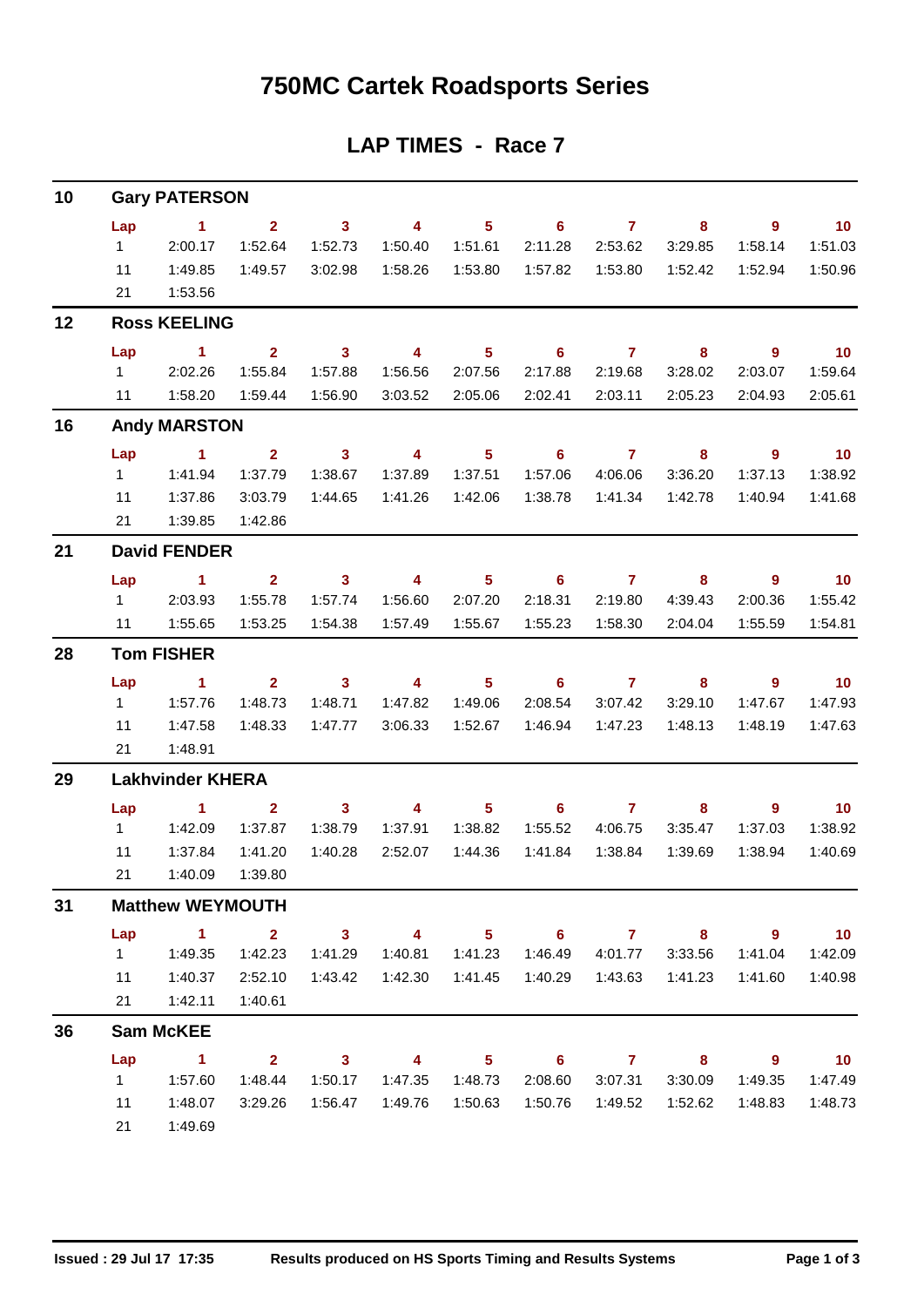| 42 | Jon DEE          |                                                                                                                   |                                    |                                    |                                    |                            |                            |                   |                                    |                                     |                   |
|----|------------------|-------------------------------------------------------------------------------------------------------------------|------------------------------------|------------------------------------|------------------------------------|----------------------------|----------------------------|-------------------|------------------------------------|-------------------------------------|-------------------|
|    | Lap              | $\sim$ 1                                                                                                          | $\overline{\mathbf{2}}$            | $\sim$ 3                           | $\sim$ 4                           | 5 <sub>5</sub>             | $\overline{\phantom{0}}$ 6 | $\overline{7}$    | 8                                  | $\overline{9}$                      | $\blacksquare$ 10 |
|    | $1 \quad$        | 2:08.01                                                                                                           | 1:54.07                            | 1:54.60                            | 1:51.25                            | 1:55.58                    | 2:01.07                    | 2:51.64           | 4:49.11                            | 1:57.32                             | 1:53.84           |
|    | 11               | 1:51.74                                                                                                           | 1:50.39                            | 1:50.72                            |                                    |                            | 1:52.09                    | 1:48.05           | 1:50.13                            | 1:48.39                             | 1:48.62           |
|    | 21               | 1:48.75                                                                                                           |                                    |                                    |                                    |                            |                            |                   |                                    |                                     |                   |
| 53 |                  | <b>Andrew TSANG</b>                                                                                               |                                    |                                    |                                    |                            |                            |                   |                                    |                                     |                   |
|    | Lap              | $\sim$ 1                                                                                                          | $2^{\circ}$                        | $\overline{\mathbf{3}}$            | $\overline{4}$<br>1:42.75          | 5 <sup>1</sup>             | 6                          | $\mathbf{7}$      | 8                                  | 9                                   | 10                |
| 55 |                  | <b>James FLETCHER</b>                                                                                             |                                    |                                    |                                    |                            |                            |                   |                                    |                                     |                   |
|    | Lap              | $\sim$ 1                                                                                                          | $\overline{2}$                     | $\overline{\mathbf{3}}$            | $\sim$ 4                           | 5 <sub>1</sub>             | $\overline{\phantom{a}}$ 6 | $\sim$ 7 $\sim$   | $\overline{\phantom{a}}$ 8         | - 9                                 | $\blacksquare$ 10 |
|    | $1 \quad \Box$   | 2:00.01                                                                                                           | 1:53.07                            | 1:50.97                            | 1:50.30                            | 1:53.59                    | 2:10.89                    | 2:54.08           | 3:29.33                            | 1:50.19                             | 1:49.41           |
|    | 11               | 3:39.90                                                                                                           | 2:02.77                            | 1:55.45                            |                                    |                            |                            | 1:54.87  1:54.19  | 1:55.80                            | 1:52.79                             | 1:53.10           |
| 61 |                  | <b>Rob MEREDITH</b>                                                                                               |                                    |                                    |                                    |                            |                            |                   |                                    |                                     |                   |
|    | Lap              | $\sim$ 1                                                                                                          | $\overline{2}$                     | $\overline{\mathbf{3}}$            | $\overline{\mathbf{4}}$            | 5 <sub>1</sub>             | $6^{\circ}$                | $\mathbf{7}$      | 8                                  | 9                                   | $\overline{10}$   |
|    | $1 \quad$        | 1:52.53                                                                                                           | 1:45.12                            | 1:44.19                            | 1:44.92                            | 1:45.68                    | 1:56.28                    | 5:25.09           | 1:59.80                            | 1:50.12                             | 1:47.53           |
|    | 11               | 1:46.29                                                                                                           | 1:46.46                            | 1:45.41                            |                                    |                            | 1:46.23                    | 1:47.56           | 1:46.13                            | 1:44.70                             | 1:51.14           |
|    | 21               | 2:01.05                                                                                                           | 2:06.65                            |                                    |                                    |                            |                            |                   |                                    |                                     |                   |
| 63 |                  | <b>Farrad DARVER</b>                                                                                              |                                    |                                    |                                    |                            |                            |                   |                                    |                                     |                   |
|    | Lap              | $\sim$ 1.                                                                                                         | $\overline{2}$                     | $\overline{\mathbf{3}}$            | $\sim$ 4                           | $5\phantom{.0}$            | 6                          | $\mathbf{7}$      | 8                                  | 9                                   | 10                |
|    | $1 \quad$        | 1:52.30                                                                                                           | 1:44.39                            | 1:43.71                            | 1:45.07                            |                            |                            |                   |                                    |                                     |                   |
| 66 |                  | <b>Adam CHAFER</b>                                                                                                |                                    |                                    |                                    |                            |                            |                   |                                    |                                     |                   |
|    | Lap              | $\blacktriangleleft$                                                                                              | 2 <sup>1</sup>                     | $\mathbf{3}$                       | $\overline{4}$                     | 5 <sub>1</sub>             | 6.                         | $\mathbf{7}$      | 8                                  | 9                                   | 10                |
|    | $1 \quad \Box$   | 1:59.92                                                                                                           | 1:49.17                            | 1:49.03                            | 1:48.85                            | 1:50.06                    | 2:04.92                    | 3:08.65           | 3:28.40                            | 1:48.66                             | 3:08.14           |
|    | 11               | 1:53.78                                                                                                           | 1:49.20                            | 1:49.54                            |                                    | 1:48.31  1:48.28           | 1:48.94                    |                   |                                    | 1:51.81                             | 1:48.70           |
|    | 21               | 1:48.35                                                                                                           |                                    |                                    |                                    |                            |                            |                   |                                    |                                     |                   |
| 68 |                  | <b>Steve HEWSON</b>                                                                                               |                                    |                                    |                                    |                            |                            |                   |                                    |                                     |                   |
|    | Lap              | $\sim$ 1<br>1   1:49.25   1:43.54   1:41.66   1:41.68   1:42.93   1:52.26   5:05.89   2:35.19   1:44.31   1:43.00 | $\mathbf{2}$                       | 3 <sup>7</sup>                     | 4                                  | $5\phantom{.0}$            | 6                          | $\mathbf{7}$      | 8                                  | 9                                   | 10                |
|    |                  |                                                                                                                   |                                    |                                    |                                    |                            |                            |                   |                                    |                                     |                   |
|    | 11               | 1:43.73                                                                                                           | 1:43.76                            | 1:42.19                            | 1:42.26                            | 1:42.41                    |                            |                   | 1:42.16                            | 1:42.40                             | 1:43.87           |
| 80 | 21               | 1:42.54                                                                                                           | 1:42.26                            |                                    |                                    |                            |                            |                   |                                    |                                     |                   |
|    |                  | <b>Neal MARTIN</b>                                                                                                |                                    |                                    |                                    |                            |                            | $\overline{7}$    |                                    |                                     | $\overline{10}$   |
|    | Lap<br>$1 \quad$ | $\sim$ 1<br>1:46.95                                                                                               | $\overline{\mathbf{2}}$<br>1:41.36 | $\overline{\mathbf{3}}$<br>1:41.04 | $\overline{\mathbf{4}}$<br>1:41.05 | $5 -$<br>1:41.25           | $\overline{\phantom{a}}$ 6 | 1:47.71   4:01.53 | $\overline{\mathbf{8}}$<br>3:34.33 | $\overline{\phantom{a}}$<br>1:42.36 | 1:42.20           |
|    | 11               | 1:40.44                                                                                                           | 1:41.01                            | 3:01.74                            |                                    |                            | 1:41.29                    | 1:39.85           | 1:42.80                            | 1:43.24                             | 1:41.67           |
|    | 21               | 1:41.72                                                                                                           | 1:40.63                            |                                    |                                    |                            |                            |                   |                                    |                                     |                   |
| 84 |                  | <b>Leon BIDGWAY</b>                                                                                               |                                    |                                    |                                    |                            |                            |                   |                                    |                                     |                   |
|    | Lap              |                                                                                                                   | $1 \t2 \t3 \t4$                    |                                    |                                    | $\overline{\phantom{0}}$ 5 |                            | $6 \overline{7}$  | $\overline{\mathbf{8}}$            | $\overline{\phantom{a}}$            | $\sim$ 10         |
|    | $1 \quad$        | 1:49.75                                                                                                           | 1:44.61                            | 1:43.14                            | 1:44.28                            | 1:44.07                    | 1:48.30                    | 3:48.60           | 3:33.84                            | 1:43.57                             | 2:58.06           |
|    | 11               | 1:46.16                                                                                                           | 1:41.21                            | 1:42.69                            | 1:40.26                            | 1:40.76                    | 1:40.02                    | 1:40.46           | 1:41.99                            | 1:41.68                             | 1:40.50           |
|    | 21               | 1:40.31                                                                                                           | 1:39.76                            |                                    |                                    |                            |                            |                   |                                    |                                     |                   |
| 86 |                  | <b>Petteri JOKINEN</b>                                                                                            |                                    |                                    |                                    |                            |                            |                   |                                    |                                     |                   |
|    | Lap              | $\sim$ 1                                                                                                          |                                    | $2 \t 3 \t 4$                      |                                    |                            | 5 6 7 8                    |                   |                                    | - 9                                 | $\blacksquare$ 10 |
|    | $1 \quad$        | 1:49.22                                                                                                           | 1:44.75                            | 1:42.32                            | 1:41.95                            | 1:42.92                    | 1:52.79                    | 4:02.49           | 4:49.22                            | 1:45.26                             | 1:40.99           |
|    | 11               | 1:41.11                                                                                                           | 1:41.06                            | 1:42.74                            |                                    |                            | 1:41.46                    | 1:42.28           | 1:42.47                            | 1:42.07                             | 1:42.81           |
|    | 21               | 1:42.58                                                                                                           | 1:43.35                            |                                    |                                    |                            |                            |                   |                                    |                                     |                   |